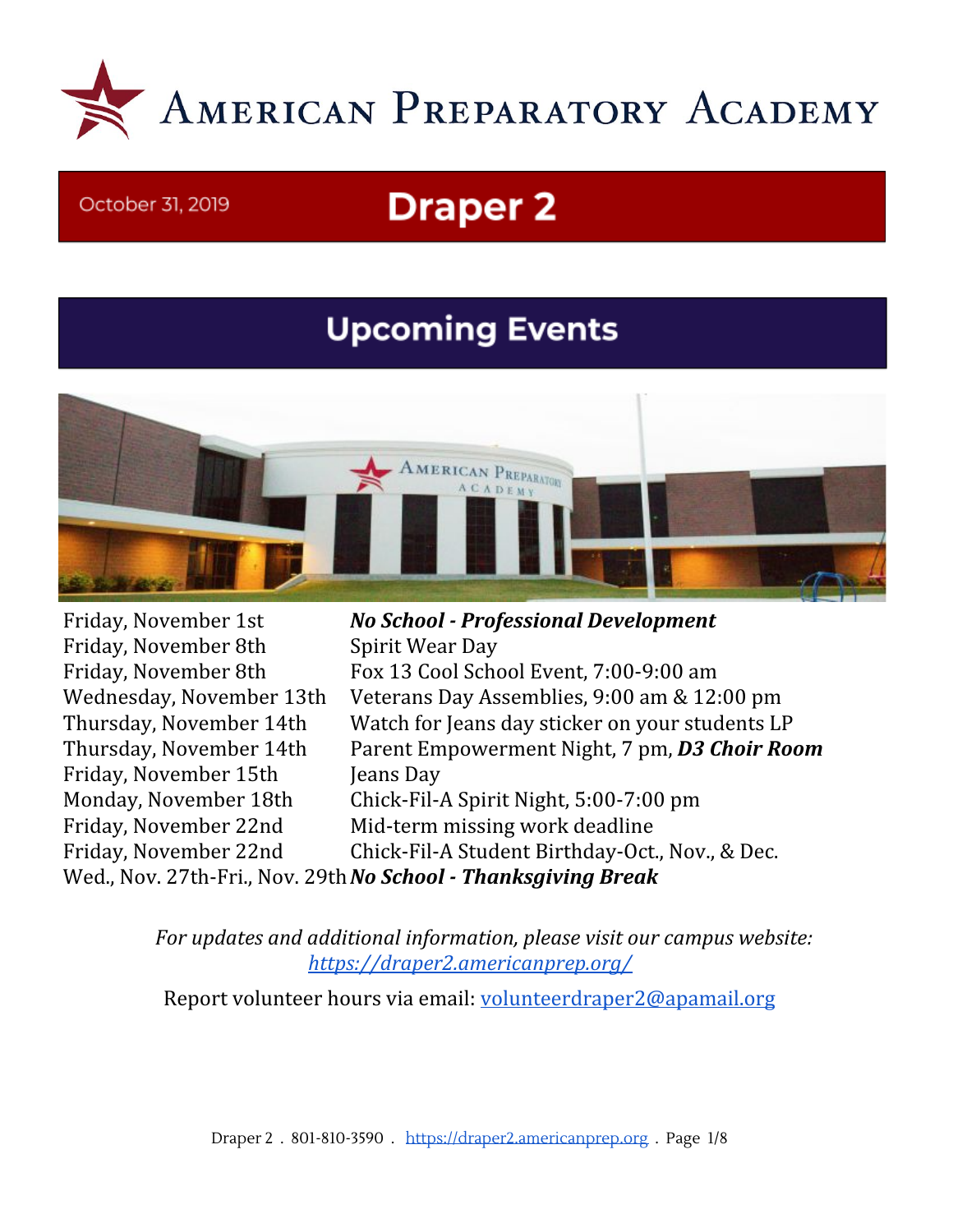

## **October Builders Theme - I am a Builder when I am Perfectly Honest**

Our theme for October is "I am a builder when I am perfectly honest". If you asked our students "what does it mean to be perfectly honest?" some of their suggestions may include telling the truth, being trustworthy, not cheating, and not stealing.

Honesty includes telling the truth, but it's more than that. It's about not taking things that don't belong to you, not hiding information, and not being afraid of the truth.

It can sometimes be hard to tell the truth because we are afraid of the consequences. But, there is also a consequence for not telling the truth. It could be described as a burden. When we are honest, we can feel good about ourselves.

Cheating is also not being perfectly honest. Looking at your neighbor's paper during a test, whispering the answers to a test, correcting a student's work dishonestly or even reporting another student's scores dishonestly is cheating.

When we are not perfectly honest we feel bad and it feels heavy. Our  $6<sup>th</sup>$  graders performed the poem "Myself" by Edgar A. Guest. If you have a 6<sup>th</sup> grader, please ask him or her to share this wonderful poem with you. It perfectly describes why it is always best to be perfectly honest, ending with:

> I never can fool myself, and so, Whatever happens, I want to be Self-respecting and conscience free.

## **From the Academic Office**

#### *Academic Update : Homework*

Homework is an integral part of the education program at American Preparatory Academy. It is an extension of classroom lessons and should directly relate to class work. It reinforces skills and concepts that are taught and helps develop good study skills and habits. It also informs parents of what is being taught in the classroom. It is the hope of American Preparatory Academy that our students will come to love learning, and desire to spend free time studying and reading. To assist our families in developing life-long learners, American Preparatory Academy has adopted the following policies based upon these principles.

Homework is assigned with coordination between teachers and consideration of the importance of child participation in family activities and responsibilities. Parents should anticipate that their students will have homework every night in at least one of the subjects being studied. It is our intention that homework given will be appropriate, relevant, interesting, and at times, challenging. Homework assigned should not be new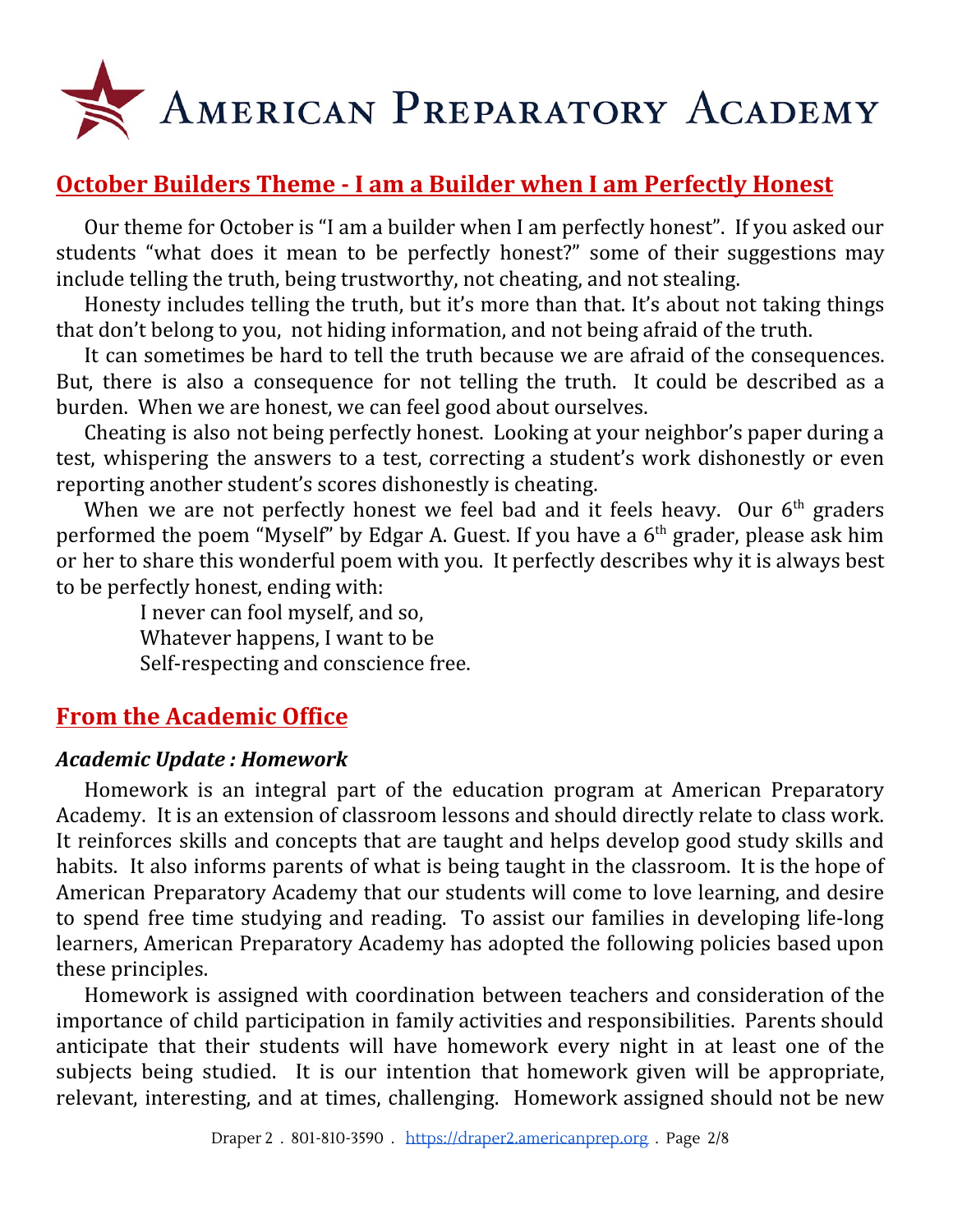

material for students, but should be a review, extra practice, or an extension of material already taught in school.

Students should be able to complete their homework within the time frames below, with the exception of special projects or in cases where the student fails to complete classwork in a timely manner, or if a student falls behind due to tardy arrivals, absences, or failure to attend to learning or use time effectively during the school day. These times do not include music practice or free reading time. Students in grades 1-4 should read an additional period of time each evening, (at least 15 minutes). In grades 5-8 this time may, but will not always, include free reading time. Students in advanced math and reading courses may need additional time for homework completion each evening.

| Kindergarten $-10$ minutes | Fifth Grade - 60 Minutes             |
|----------------------------|--------------------------------------|
| First Grade - 20 Minutes   | Sixth Grade - 60 Minutes             |
| Second Grade - 30 Minutes  | Seventh Grade - 70 Minutes           |
| Third Grade - 40 Minutes   | Eighth Grade-90 Minutes              |
| Fourth Grade - 50 Minutes  | Ninth-Twelfth Grade - 90-120 Minutes |

**An American Preparatory Academy student should spend time each day studying, whether or not homework is assigned.** If no homework is assigned, students are encouraged to review math facts, work on MathScore, read, practice writing, study spelling words, or read a book with their parents. We believe it is in the best interest of our students to spend their free time reading, studying, and playing games that are mentally stimulating.

If a parent believes the homework assigned is excessive or if their child is not receiving regular homework, they may fill out a "Homework Response Form", (available at the school office), and return it to the teacher. Administration will review all response forms.

#### *E-Books Available!!*

Need a book quick? Want easy access to RU books? Try checking out e-books. No trip to find one! No late fees ever! Find 4th-6th grade RU books available through the Salt Lake County Library by using the e-book downloadable lists found on the APA RU website, [aparu.weebly.com,](http://aparu.weebly.com/) under the More tab. Many thanks to the Reading University Committee for providing these lists.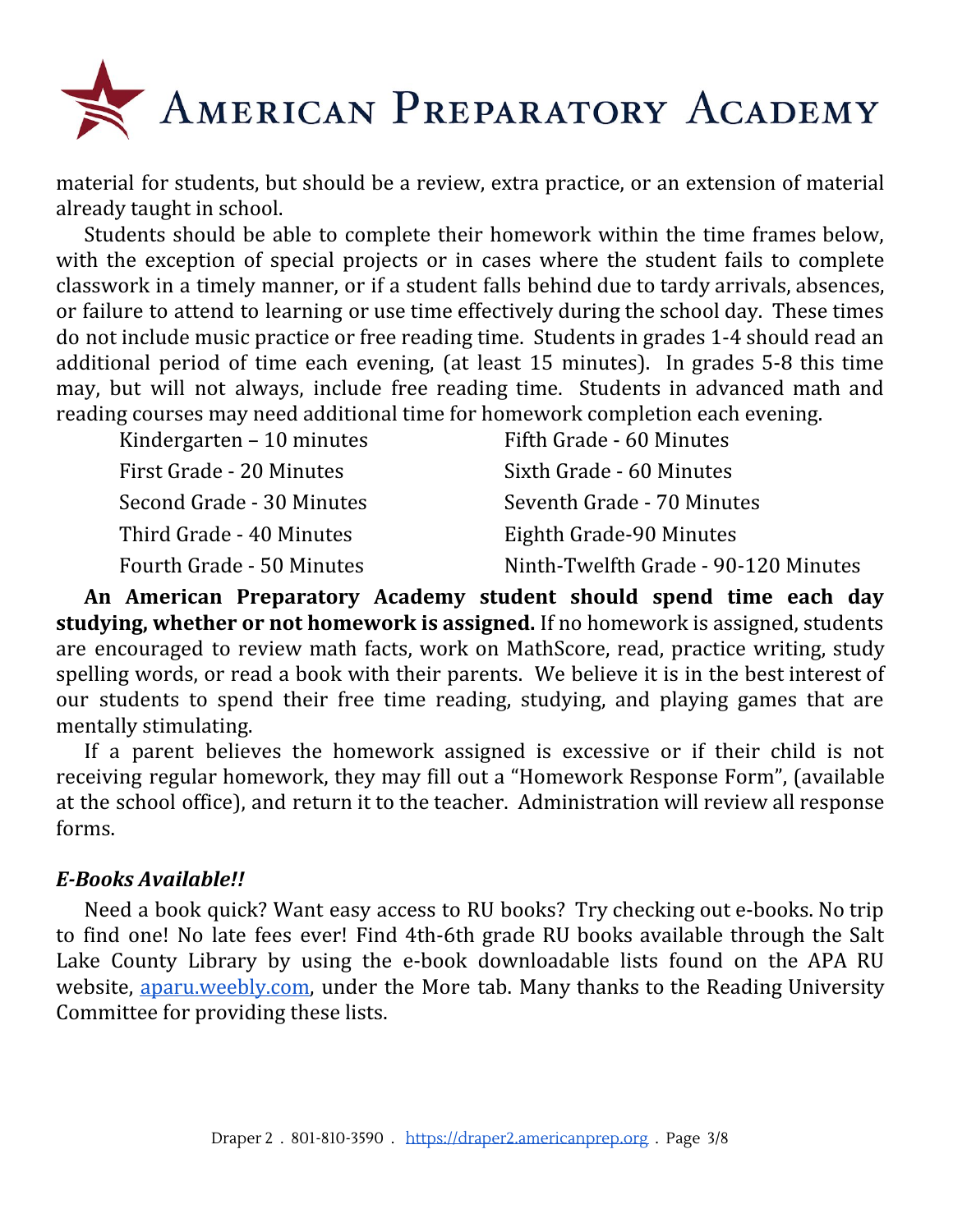

## **Upcoming Event Details**

#### *Spirit Wear - November 8*

Our next Spirit Day is Friday, November 8th. Check out our Spirit Store and the new styles - <https://www.americanprep.org/product-category/spirit-wear/>

Don't forget that we also carry the uniform pants now. We have the girls new blue pants and the boys/girls Friday uniform khaki pants. :-)

If you have any additional questions, please email [apparel@apamail.org](mailto:apparel@apamail.org).

#### *Fox 13 Cool School Event - November 8*

Fox 13 News will be highlighting our school and there will be a live broadcast in the Draper 2 gym that morning. The ballroom dance and cheer teams will be performing. If your student would like to attend as an audience member, please arrive by 7 am.

News crews may be taking footage around the school. If you do not want your student to participate and possibly be on camera, email Mr. McVicar  $kmcvicar@apamail.org$ , and direct your students to gather in the Multipurpose Room that morning.

#### *Parent Empowerment Night - November 14*

We have our next Parent Empowerment Night coming up on Thursday, November 14th, at 7:00 P.M. It will take place in the Draper 3 Choir Room. Renaissance Ranch will be presenting on mental health and suicide awareness. Parents, make sure to mark your calendars for this important informational night.

#### *Jeans Day - Friday, November 15*

If your student has had no missing work and receives a sticker on their learning plan, they can wear jeans to school!

#### *Veterans Day - Celebration Details - November 13th*

We are very excited for our Veterans Day celebration which will take place on Wednesday, November 13th! We will have two assemblies to honor our Veterans, one at 9:00 a.m. and one at 12:00 p.m. This assembly is an opportunity for students and families to invite a Veteran friend or family member to come and be honored by our student body. We usually have about 80 Veteran guests! It is a wonderful event. Due to space constraints in our gymnasium, only parents who are accompanying Veteran guests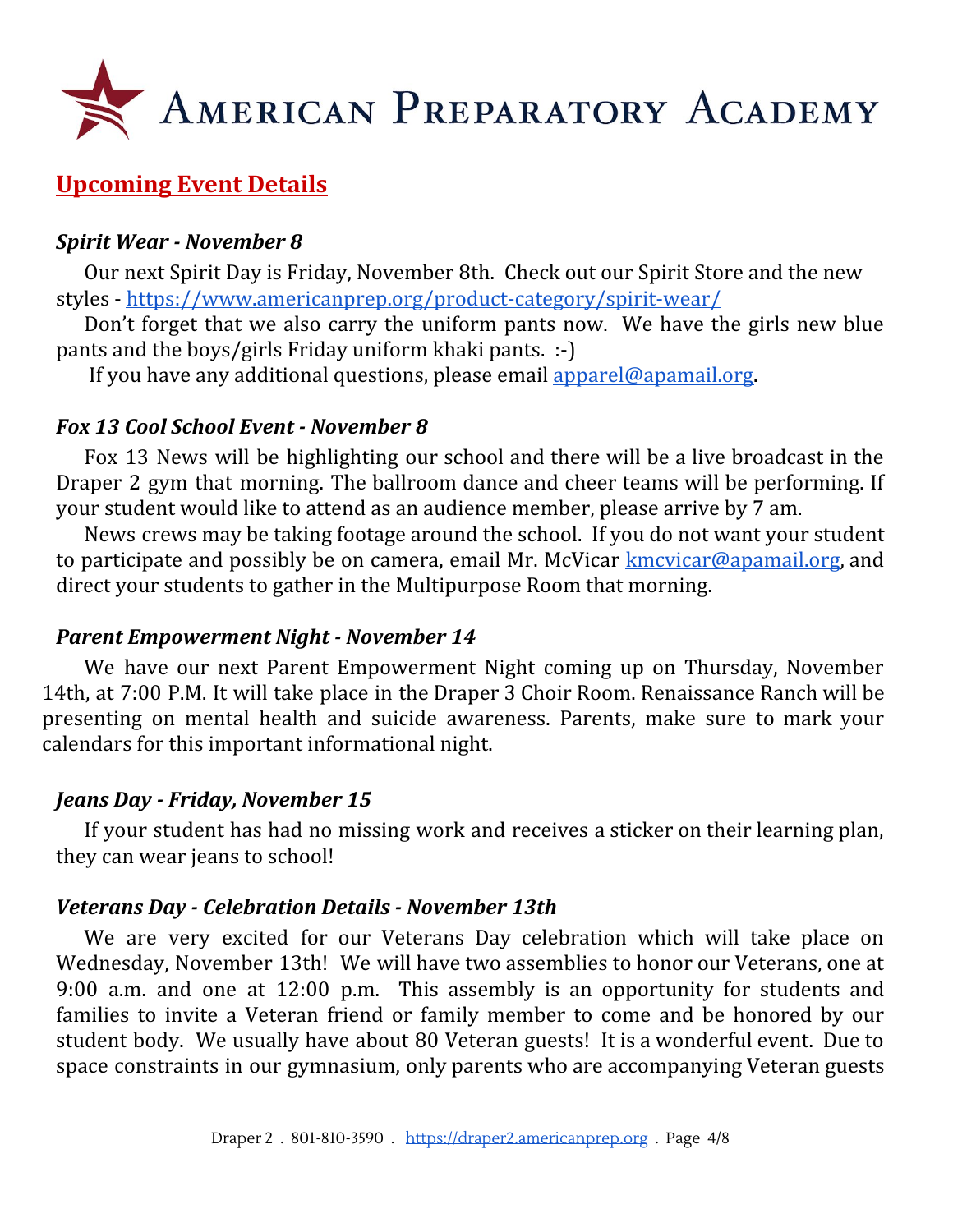

or parents who are volunteering at the event are able to attend in person. We hope to livestream the assembly so parents can watch it online!

Be thinking about a Veteran you could invite to this wonderful assembly! We will be sending home an invitation you can give to a Veteran in your youngest or only student's docket, next week. Watch future emails from your student's teacher, or look at the list below, to learn which assembly your child will be attending.

| Durling   | Henry    | Limbean        |
|-----------|----------|----------------|
| Diamond   | Mair     | Hooley         |
| Tefteller | Palumbos | Strong         |
| Hyer      | Jaccard  | Cain           |
| Bodily    | McKeever | Ames           |
| Henderson | Weiss    | Burkholder     |
|           |          |                |
|           |          |                |
| Davis     | Nath     | <b>Botcher</b> |
| Foster    | Herrera  | Johanson       |
| Wanner    | McKeague |                |
| Minniear  | Pope     | Malan          |
| Wilding   | Sahagun  | Erickson       |
|           |          |                |

#### *Chick-Fil-A Spirit Night Fundraiser - Monday, November 18*

Take the family to Chick-Fil-A located at 357 E 12300 S, Draper, UT 84020, between 5 and 7 pm for dinner and 10% of your purchase will be donated to our staff appreciation fund.

## **From the Administrative Office**

**9:00 am Assembly**

#### *School Lunch*

PLEASE Order Lunch over the weekend for Monday, November 4, 2019. <https://apalunch.h1.hotlunchonline.net/>

All orders must be placed 48 hours in advance - if you want your student to have lunch on Monday, please order by this Saturday.

If you need help ordering lunch, our school lunch workers are available each morning and then from 12 pm to 1 pm every day. You can also email [lunch@apamail.org](mailto:lunch@apamail.org) for assistance.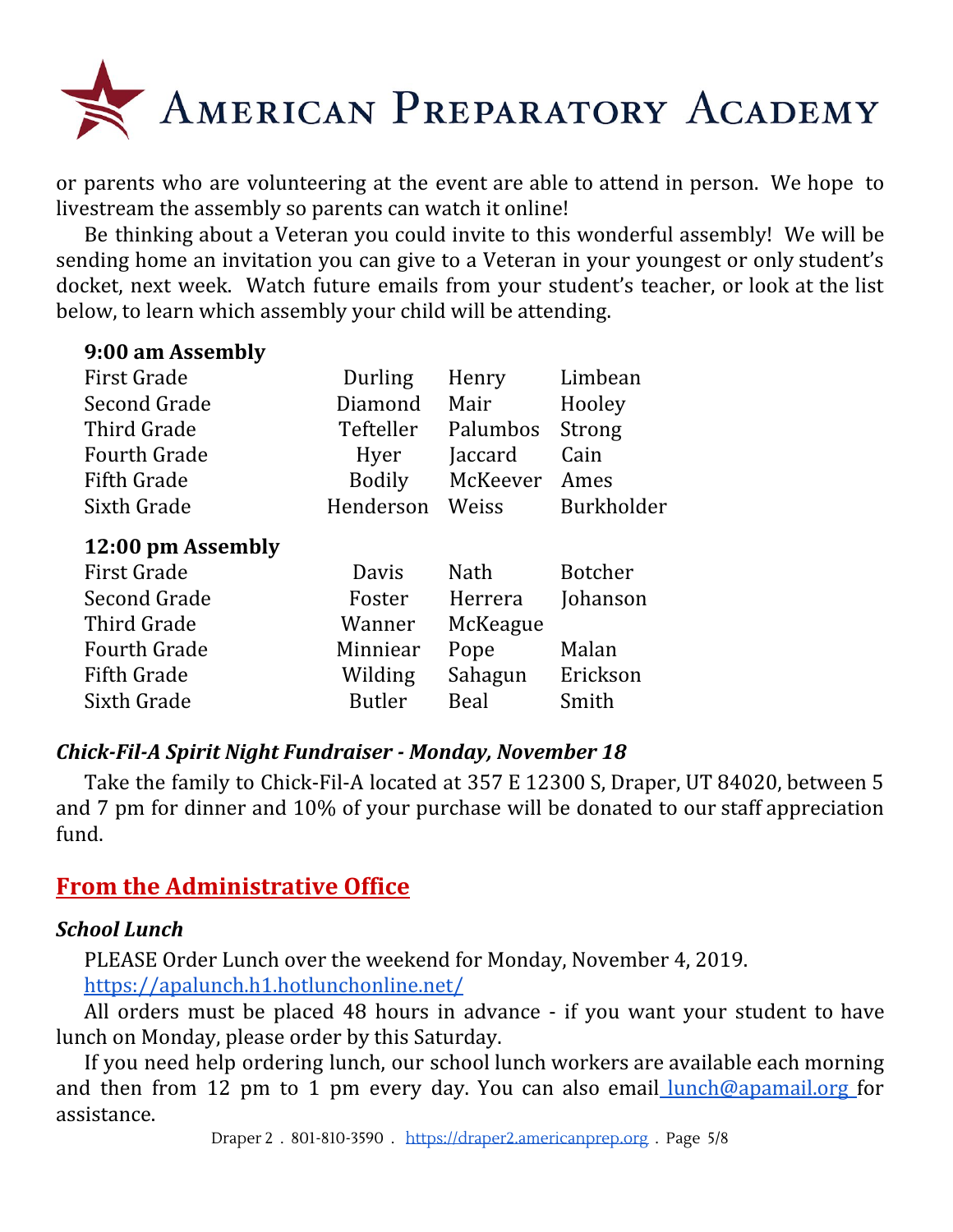

#### *NEW Communication Tool*

Parents! Do you have a great story to tell about your student? Did they help their community, participate in a special event, or win an award? We would love to hear about your child. Our goal is to inspire others through your student's personal experience.

Please send the following information to [studentstories@apamail.org](mailto:studentstories@apamail.org). Please include:

- Student name
- Campus location
- Pictures of the event or achievement
- Description of the activity or achievement

APA families! Have you or your student had a positive interaction with an APA teacher or staff member recently? Has someone inspired your student to work harder and achieve more? We value your feedback and would love to share these great stories with our team.

If you have a great story to share about a great teacher or staff member, please send the following information to [staffstories@apamail.org](mailto:staffstories@apamail.org). Please include:

- Your name
- APA staff member's name or role
- Campus location
- Description

#### *Adult Fitness Class*

There will be a Fitness Class (PUSH) on Saturday mornings at the Draper 3 campus. PUSH fitness classes will be taught by our Track and XC coach Donald Brown for all adults and older students (16-18 with permission from parents). If you are interested, please check out the flyer on the following link. PUSH [Fitness](https://draper2.americanprep.org/wp-content/uploads/sites/3/2019/10/PUSH-PROGRAM.pdf)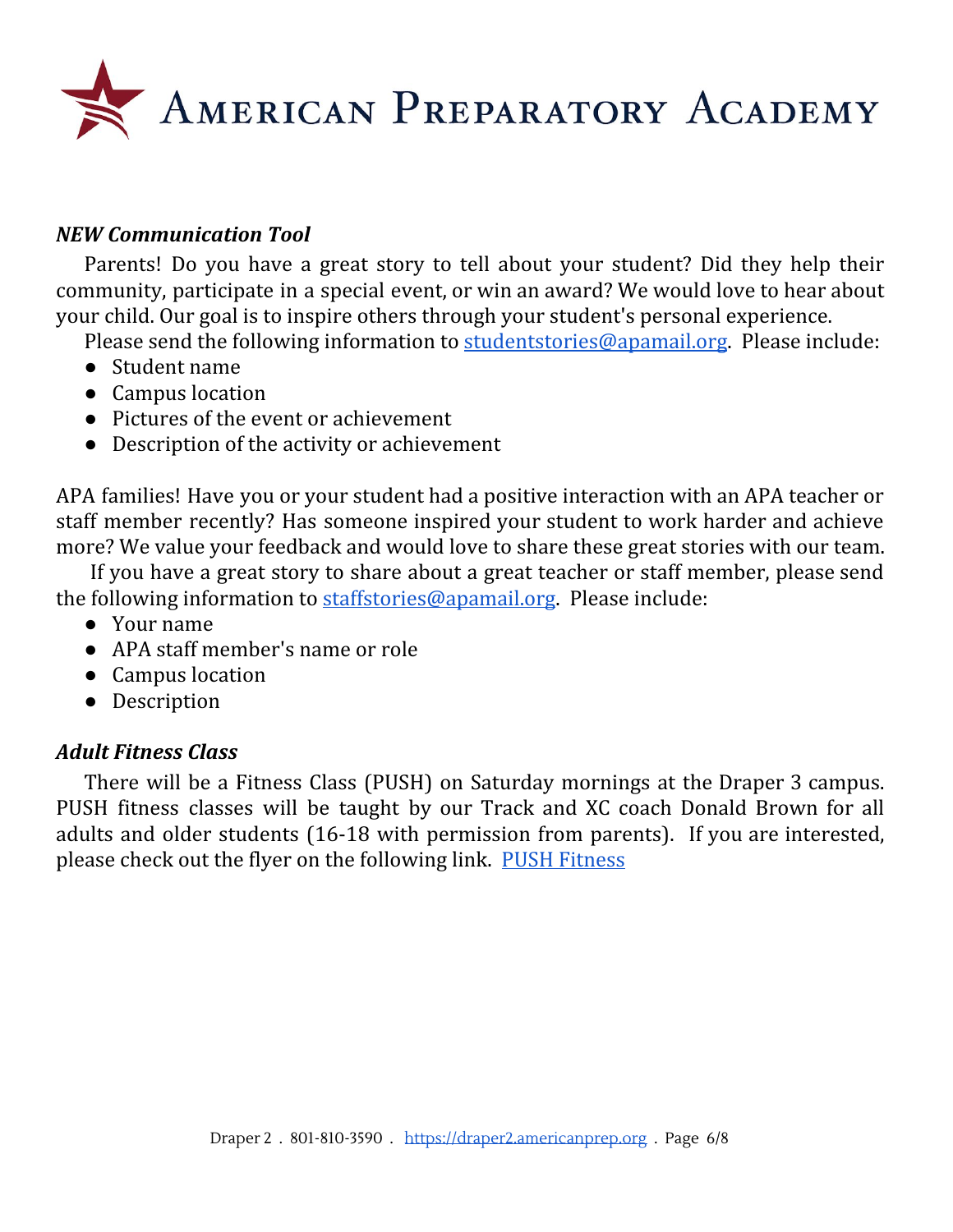

## **Character Development Corner - Mandy Brown**

Snuggle up with your student for a few minutes and watch our Perfectly Honest Reading University Hero Charlie Bucket together! <https://youtu.be/RiFsv-vESkw>

5th and 6th Grade students have events coming up in December, so save the date! Watch for the sign up genius link next week.

BEACH BASH

Thursday, December 5th, 12:30 to 3:00 - FIFTH GRADE Thursday, December 12th, 12:30 to 3:00 - SIXTH GRADE

## **From our Family School Organization (FSO) - Nicole Harman**

As an FSO we would really like everyone to download the BoxTop App and start using it instead of cutting out box-tops. It is so much easier and it earns money for our school. However, do not throw away physical BoxTops as we will continue to turn those in for as long as we can! Boxtops can be turned in to your teachers.

Our goal for BoxTops is \$3500 for this school year. This is roughly each family earning the school \$5.00 in Boxtops. You can watch us meet this goal in the App. :) If we meet this goal, the students will earn a free shoe day. Go Check out Box Top information here:

[https://draper2.americanprep.org/wp-content/uploads/sites/3/2019/10/BTFE\\_Ove](https://draper2.americanprep.org/wp-content/uploads/sites/3/2019/10/BTFE_Overview.pdf) [rview.pdf](https://draper2.americanprep.org/wp-content/uploads/sites/3/2019/10/BTFE_Overview.pdf)

Thank you to everyone who donated food items and their time to help the FSO feed our wonderful staff during Parent Teacher Conferences. Your generosity is greatly appreciated!